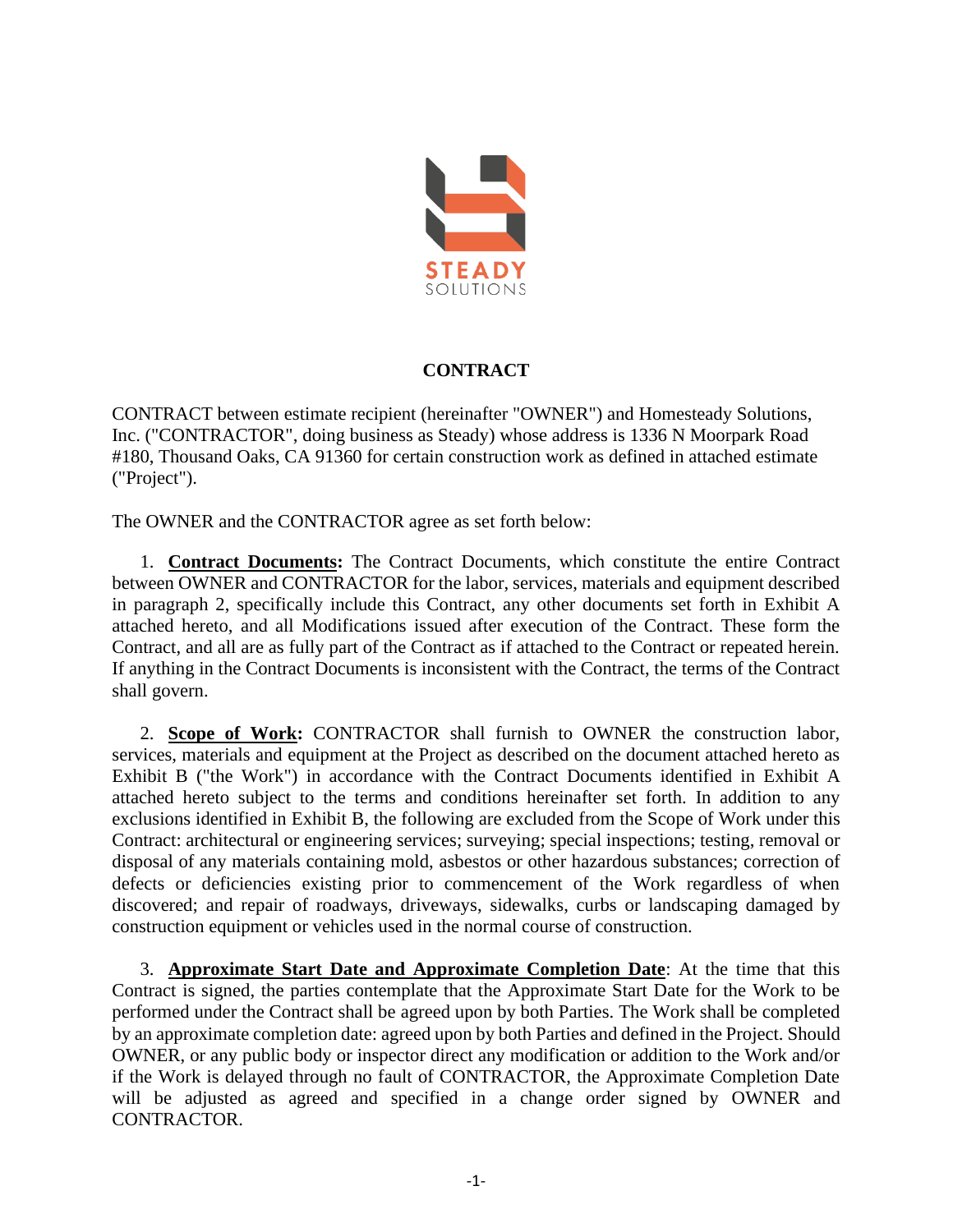4. **Contract Price:** In consideration for all labor, services, materials and equipment furnished by CONTRACTOR for the Work, OWNER shall pay CONTRACTOR the contract price listed in the estimate ("Contract Price"). If payments are to be made from a construction loan, OWNER represents that the proceeds of the construction loan are sufficient to pay the Contract Price plus a reasonable contingency for Extra Work, as that term is defined in paragraph 11 below.

5. **Allowances:** The Contract Price may include allowances for certain materials, finishes, fixtures and/or other items which have not yet been selected or identified by OWNER. Allowances are specific dollar amounts that CONTRACTOR has allocated for the purchase of the materials, finishes, fixtures and/or other items to be selected or identified by OWNER. These allowances include all overhead and profit, plus all applicable sales taxes. If the final cost of any item covered by an allowance is greater or less than the specified allowance, the Contract Price will be increased or decreased accordingly by a written change order to be issued by CONTRACTOR.

6. **Invoices**: Invoices will be presented to OWNER on a regular, periodic basis.Each invoice shall include an amount determined by CONTRACTOR to be the total value of Work performed in accordance with the Contract Documents through the tenth  $(10<sup>th</sup>)$  working day preceding the date that the invoice is presented to OWNER, including the value of all material and equipment suitably stored at the Project site or other location, less the aggregate of all of OWNER's previous payments. For purposes of this paragraph 6, the date that the invoices are presented to OWNER shall be the date that CONTRACTOR hand-delivers the invoices to OWNER or transmits the invoices to OWNER via email or the next business day after CONTRACTOR places the invoices in a sealed envelope addressed to OWNER at the address appearing on page one of this Contract and delivers said envelope to the United States Post Office, postage prepaid. Payment for said invoices shall be due ten (10) days after the invoices are presented to OWNER ("the invoice due date").

7. **Down Payment**: Prior to commencement of the Work, OWNER shall pay the sum of 10% plus some material expenses as outlined in the estimate to CONTRACTOR.

8. **Final Payment**: The balance of the Contract Price shall be paid by the OWNER to CONTRACTOR within fifteen (15) days after Substantial Completion of the Project except for amounts OWNER may withhold as provided in this paragraph 8. Promptly upon receipt of CONTRACTOR's request for final payment, OWNER shall conduct a walk-through inspection with CONTRACTOR to identify uncompleted work. At the conclusion of this inspection, CONTRACTOR shall prepare a list identifying all mutually agreed-upon uncompleted work items. OWNER may withhold from final payment the reasonable value of the uncompleted items on this list. OWNER shall pay any withheld amounts to CONTRACTOR within three (3) business days following completion of these items. The date of Substantial Completion of the Project is the date when construction is sufficiently complete so that the OWNER can occupy or utilize the Project for the use for which it is intended.

9. **Late Payment**: Payments due and unpaid shall bear interest from the invoice due date at the rate of one and one-half percent  $(1\frac{1}{2}\%)$  per month but not more than the maximum amount allowed by the laws of the state of California in effect on the date this Contract is entered into.

10. **Release of Mechanics' Liens:** Upon satisfactory payment being made for any portion of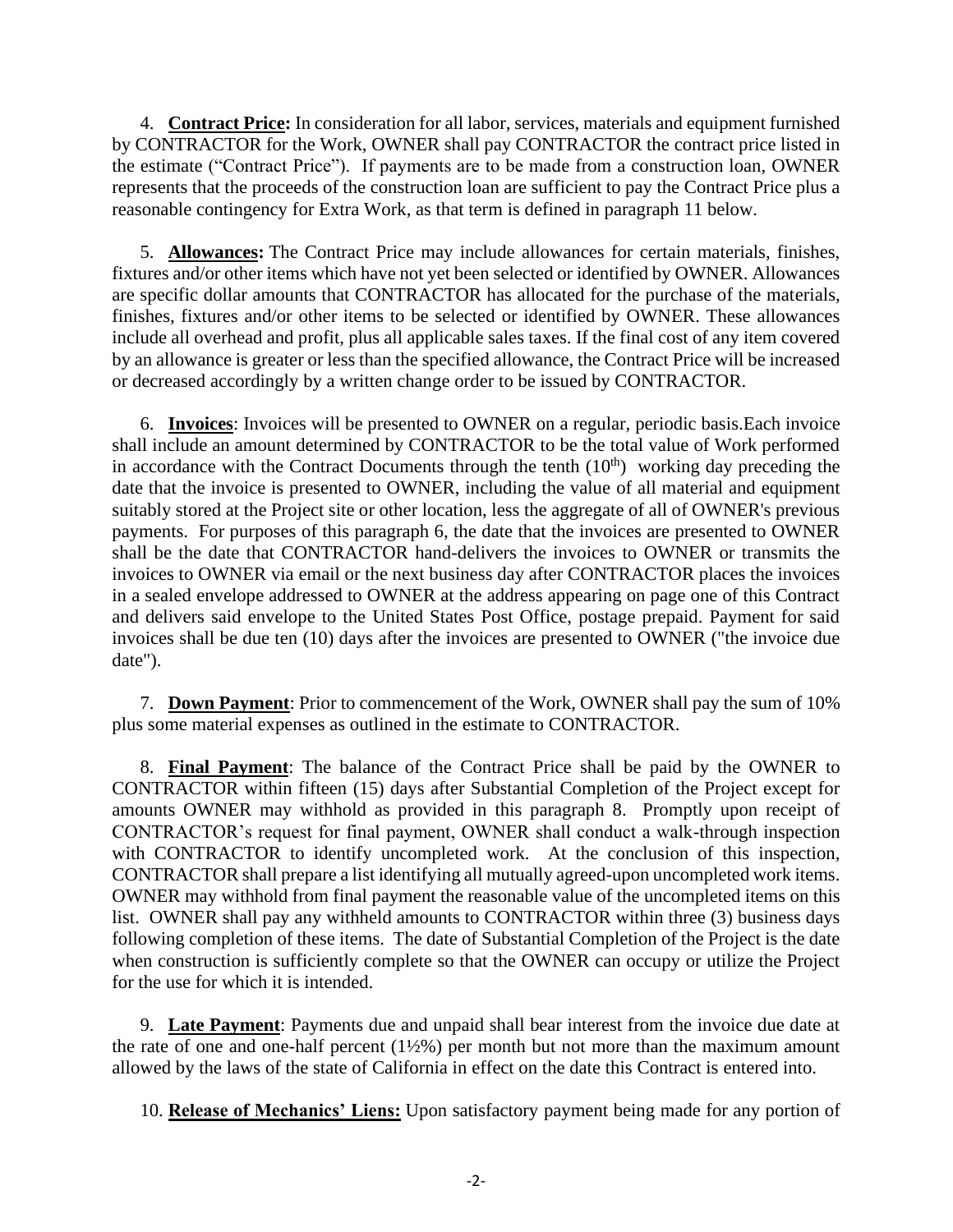the work performed, CONTRACTOR shall, prior to any further payment being made, furnish to OWNER a full and unconditional release from any claim or mechanic's lien for that portion of the work for which payment has been made.

11. **Extra Work and Change Orders**: Should OWNER, OWNER's agents, employees or representatives, or any public body or inspector direct any modification or addition to the Work, or should OWNER direct CONTRACTOR to perform or furnish labor, services, materials or equipment not contemplated by the parties hereto at the time this Contract is signed, or should any "Changed Conditions" exist as that term is defined in paragraph 13 below, (collectively "Extra Work"), the cost of the Extra Work shall be added to the Contract Price. CONTRACTOR shall perform Extra Work provided that the parties execute a change order obligating OWNER to pay the cost of the Extra Work in addition to the Contract Price ("Change Order"). For the purpose of this paragraph, "cost" is defined as the cost of extra subcontracts, labor and materials, plus 25% of such "cost" for overhead and profit. CONTRACTOR shall not be obligated to perform any Extra Work until and unless OWNER shall have first signed and delivered a Change Order to CONTRACTOR. Invoicing and payments for Extra Work shall be governed by paragraphs 6, 8 and 9 above.

12. **Damage to the Work**: In the event the Work is substantially damaged or destroyed by war, fire, storm, lightning, flood, earthquake, surface or subsurface water, mob violence, vandalism or other casualty at the Project not due to CONTRACTOR's negligence or default before final completion of the Project, CONTRACTOR shall proceed to replace and/or repair the Work in accordance with the Contract Documents, and the provisions of this Contract shall remain in full force and effect except that the time for completion of the Work shall be adjusted pursuant to paragraph 3 herein and CONTRACTOR shall be entitled to additional compensation pursuant to paragraph 11 herein.

13. **Changed Conditions**: In the event physical conditions differ materially from those indicated or identified in the Contract Documents or in the event there exists unknown physical conditions at the Project site of an unusual nature differing materially from those ordinarily encountered in work of the character provided for or contemplated by the Contract Documents ("Changed Conditions"), CONTRACTOR shall advise OWNER of the existence of such conditions and the parties shall adjust the Contract Price to provide for any increase in CONTRACTOR's costs resulting from such conditions.

14. **Delays**: CONTRACTOR shall be excused for delay in the timely completion of the Work caused by acts of God, delays of OWNER or OWNER's agent or agents, stormy weather, labor trouble, acts of public utilities, public bodies or inspectors, the unavailability of materials, a material change in the scope of the Work, failure of OWNER to make payments promptly, or other contingencies which are both unforeseen by CONTRACTOR and beyond the reasonable control of CONTRACTOR.

15. **Right to Stop Work**: CONTRACTOR shall have the right to stop work if any payment shall not be made to CONTRACTOR in accordance with the provisions of the Contract provided that CONTRACTOR delivers written notice to OWNER not less than three (3) business days prior to stopping work; CONTRACTOR may keep the job idle until all payments due are received. The foregoing procedure shall be in lieu of and shall be deemed to satisfy any and all requirements set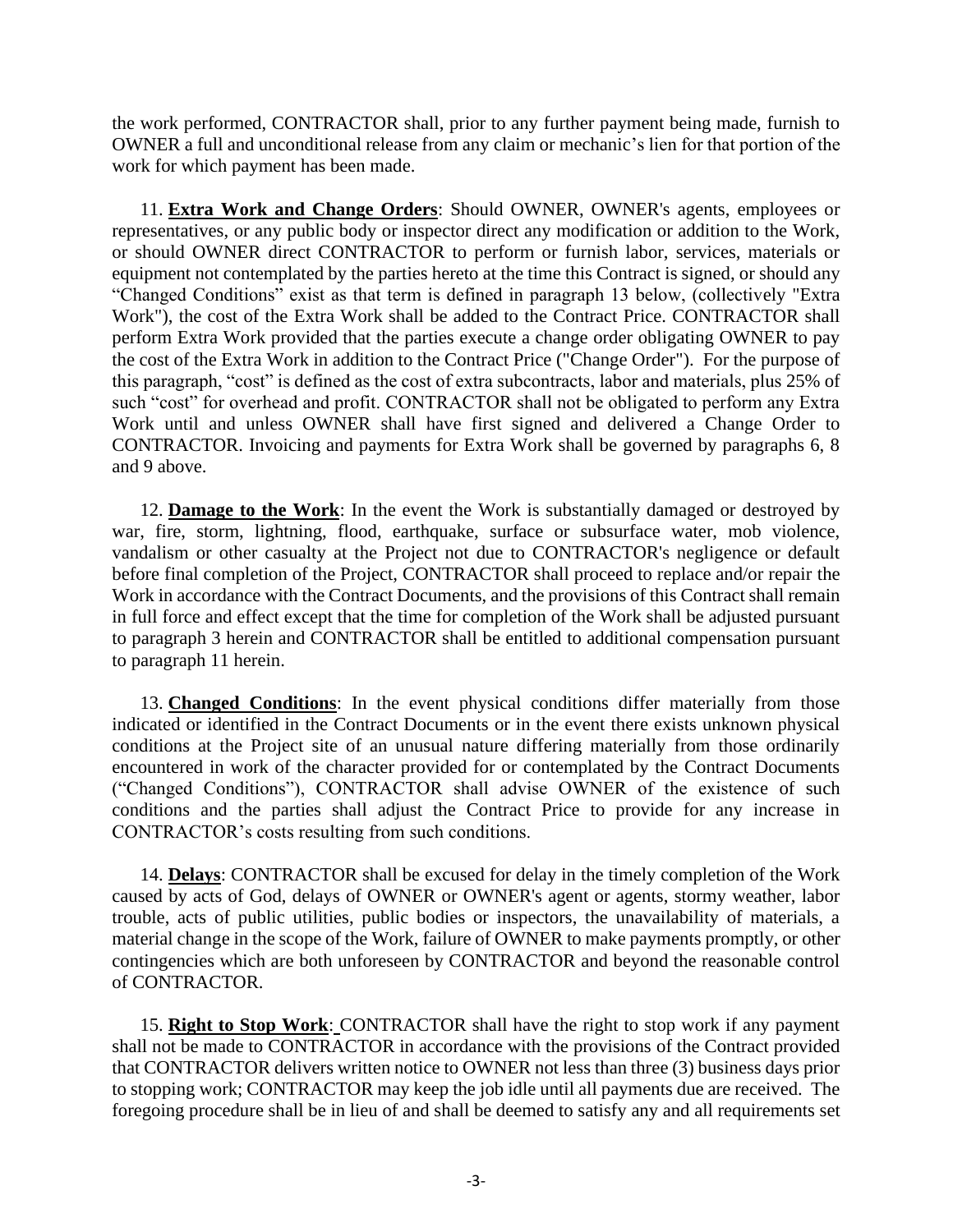forth in California Civil Code sections 8830 et seq. in order for CONTRACTOR to stop the Work.

16. **Owner Insurance**: OWNER shall purchase and maintain property insurance in a form acceptable to CONTRACTOR upon the entire Project for the full cost of replacement as of the time of any loss. This insurance shall insure against loss from the perils of fire, extended coverage, and shall include "All Risk" insurance for physical loss or damage including, without duplication of coverage, at least theft, vandalism, malicious mischief, transit, collapse, testing, and damage resulting from defective design, workmanship or material. OWNER will increase limits of coverage, if necessary, to reflect estimated replacement costs. OWNER will be responsible for any co-insurance penalties or deductibles. OWNER shall obtain certificates and endorsements identifying CONTRACTOR as an additional insured under any property insurance policy identified in and required by this paragraph including a policy covering all buildings and structures at the Project site, any building or structure adjacent to the Project site, and the contents of any such building or structure. The insurance obligations in this paragraph 16 are in addition to, and shall not in any way be limited by, the defense and indemnification obligations set forth in this Contract, including but not limited to defense and indemnification obligations set forth in paragraph 22 herein.

17. **Contractor Insurance**: CONTRACTOR shall maintain in full force and effect for the entire term of this Contract the following types of insurance:

- a. Worker's Compensation Insurance (including employers' liability) with minimum limits of \$1,000,000 per occurrence for bodily injury.
- b. Commercial general liability insurance written on an occurrence basis, covering all operations performed by or on CONTRACTOR's behalf providing coverage for bodily injury and property damage, including products and completed operations, with a combined single limit of not less than one million dollars (\$1,000,000) per occurrence and one million dollars (\$1,000,000) in the aggregate. OWNER shall be named as additional insured under CONTRACTOR's commercial general liability policy.
- c. Automobile liability insurance, including liability for all owned, hired and nonowned vehicles, with minimum limits of \$1,000,000 for bodily injury per person, \$1,000,000 property damage and \$1,000,000 combined single limit per occurrence.
- d. The insurance obligations in this paragraph 17 are in addition to, and shall not in any way be limited by, the defense and indemnification obligations set forth in this Contract, including but not limited to defense and indemnification obligations set forth in paragraph 22 herein.

18. **Waiver of Subrogation**: CONTRACTOR and OWNER each must require their respective insurers issuing insurance described in and required by paragraphs 16 and 17 herein to waive all rights of subrogation as against CONTRACTOR and OWNER, and all certificates and endorsements described in paragraphs 16 and 17 shall provide a waiver of subrogation rights endorsement in favor of the CONTRACTOR and OWNER. CONTRACTOR and OWNER hereby waive all rights of subrogation against each other.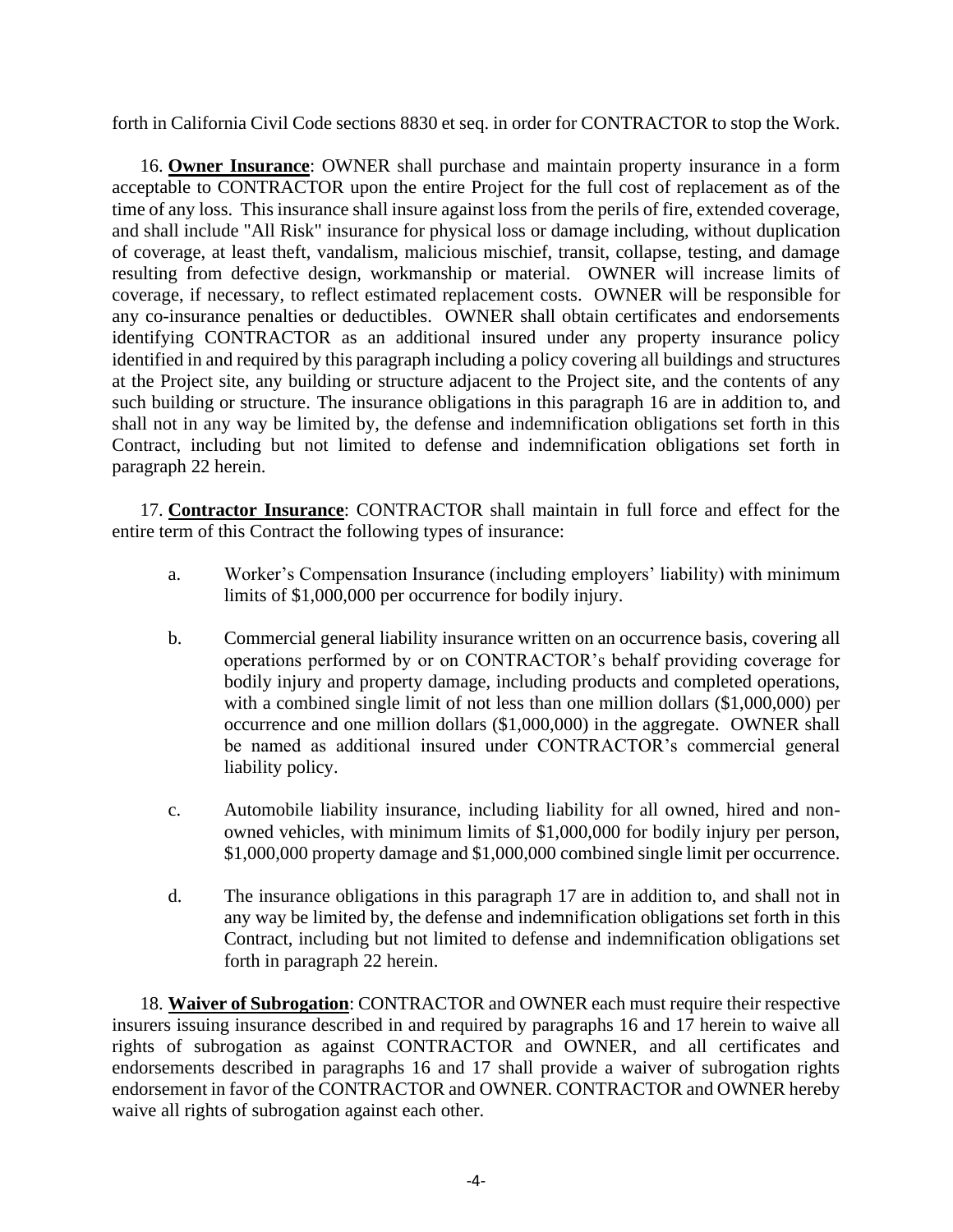19. **Permits and Tests:** Unless otherwise agreed to in writing by both parties, the CONTRACTOR shall procure the necessary permits for the Work. OWNER shall pay the governmental fees and CONTRACTOR's charges for said permits. If any tests or inspections are required by the plans and specifications or by the orders of any public authority having jurisdiction, OWNER agrees to procure said tests and inspections and to pay all costs and fees associated with them.

20. **Subcontracts:** All portions of the Work that CONTRACTOR's employees do not or cannot perform directly shall be performed by subcontractors. Unless OWNER has agreed in advance in writing, all subcontracts shall be on a fixed price basis.

21. **Recordkeeping:** CONTRACTOR shall prepare and maintain detailed accounts and records as may be necessary for proper financial management of the Project. OWNER shall be afforded reasonable access to CONTRACTOR's records relating directly to this Contract, and CONTRACTOR shall preserve all such records for three years after receipt of final payment.

## 22. **Indemnity**:

- a. CONTRACTOR will defend and indemnify OWNER against all claims, demands, and liability for damages for death or bodily injury to persons and for damage to property arising out of or connected with the active negligence of CONTRACTOR, any of its subcontractors or any persons for whom CONTRACTOR is legally responsible. However, this indemnity will not extend to any loss, damage, or expense arising out or related to the active negligence or willful misconduct of the OWNER or the OWNER's agents, representatives, employees or other persons or entities hired or retained by OWNER to perform construction work at the property where the Project is located.
- b. OWNER acknowledges that CONTRACTOR did not prepare the plans, specifications, drawings, reports and/or other documents described in Exhibit "A" attached hereto ("Plans"). Therefore, OWNER acknowledges that CONTRACTOR is not responsible or liable for, and OWNER specifically waives and releases any and all claims that OWNER may have against CONTRACTOR, as a direct or indirect result of any damages or injuries that may be sustained by OWNER, OWNER's agents, employees, representatives, heirs, beneficiaries, successors or assigns, or invitees or trespassers, to the extent that such damages or injuries are related to or connected with any deficiency or defect in the Plans. In recognition of the foregoing and in the event that CONTRACTOR shall have a claim made against it, or become involved in litigation, arbitration or mediation proceedings because of claims, damages, injury or loss arising out of or related to any actual or alleged deficiency or defect in the Plans, then OWNER shall indemnify and defend CONTRACTOR against and hold CONTRACTOR harmless from all such claims, loss, liability, and expense, including attorney's fees and the executive and administrative expenses of CONTRACTOR incurred as a result. This indemnity shall be provided by OWNER even if CONTRACTOR is partly responsible for the claim, damage, injury or loss, but OWNER shall not provide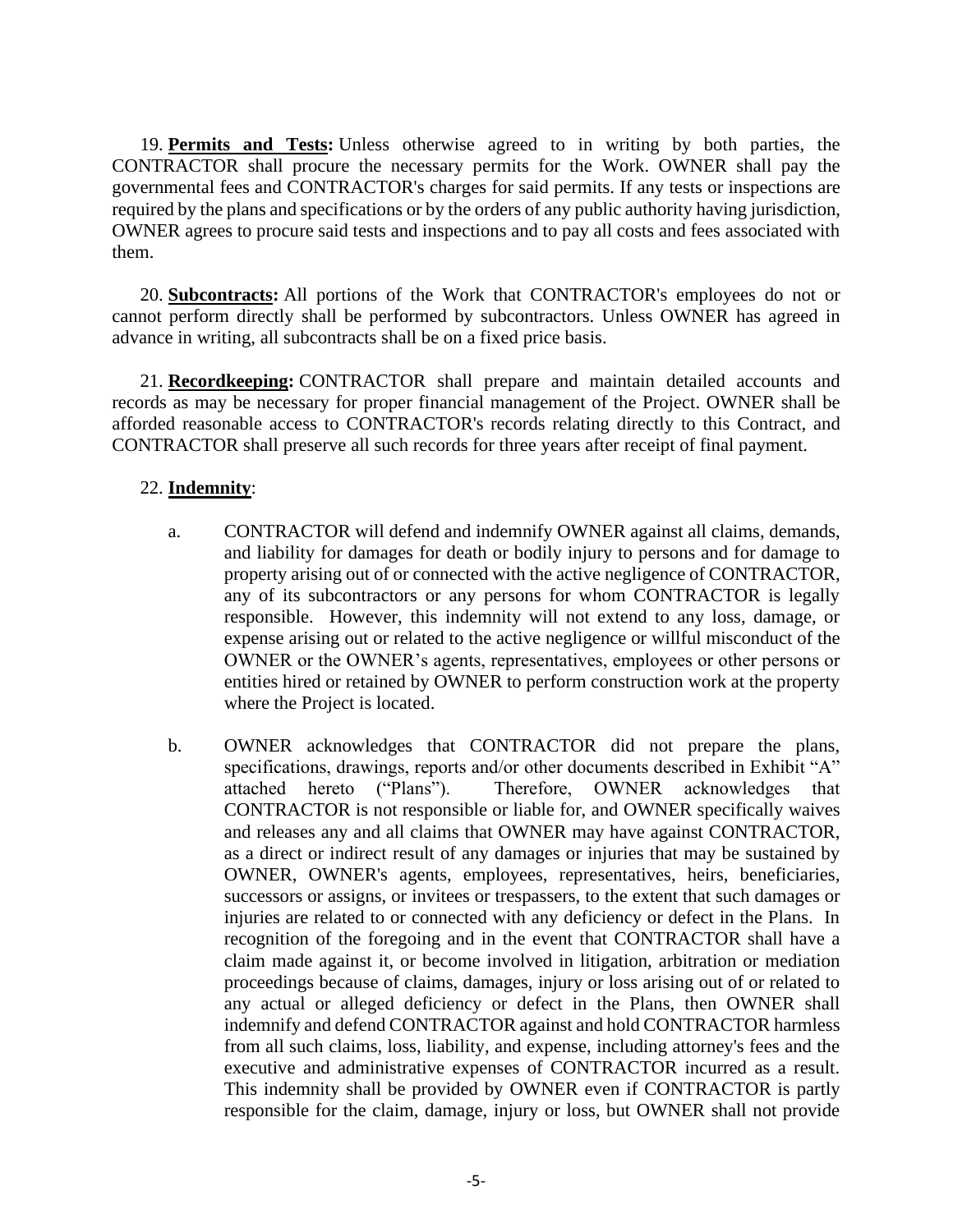indemnity for claims or losses caused by the active negligence or willful misconduct of CONTRACTOR or its employees.

- c. In the event that CONTRACTOR shall have a claim made against it, or become involved in litigation or arbitration, because of claims, damages, injury or loss arising out of or related to the activities of or the work performed by other contractors or subcontractors who are not in privity of contract with CONTRACTOR or its subcontractors and who furnish portions of the construction work at the Project, the OWNER shall defend and indemnify CONTRACTOR against and hold it harmless from all such claims, loss, liability, and expense, including attorney's fees and the executive and administrative expenses of CONTRACTOR incurred as a result. This indemnity shall be provided by OWNER even if CONTRACTOR is partly responsible for the claim, damage, injury or loss, but OWNER shall not provide indemnity for claims or losses caused by the active negligence or willful misconduct of CONTRACTOR or its employees.
- d. The defense and indemnification obligations set forth in this paragraph 22 and elsewhere in the Contract shall survive the termination or completion of the Project for the full period of time allowed by California law. Furthermore, the defense and indemnification obligations in this paragraph 22 and elsewhere in this Contract are in addition to, and shall not in any way be limited by, the insurance obligations set forth in paragraphs 16 and 17 herein.

23. **Attorney Fees**: In the event that legal action or arbitration is instituted in order to interpret or enforce any provision contained in the Contract, or other legal proceeding is initiated arising out of or related to the subject matter of the Contract, the prevailing party to such action shall be entitled, in addition to any other remedy available by applicable law or the Contract, to an award as and for any attorney fees, expert witness fees, or any other costs normally associated with such an action, in an amount so as to compensate said prevailing party for any actual attorney fees, expert fees or other such costs incurred in good faith. Said award shall be entered separately or as a portion of the award of a judge or arbitrator in any such action.

#### 24. **Arbitration**:

a. Any controversy arising out of or related to the Work referred to in this Contract or regarding the interpretation of this Contract or any subcontract is subject to arbitration. OWNER, CONTRACTOR and all subcontractors are bound, each to the other, by this arbitration clause, provided such party has signed this Contract or has signed another contract which incorporates this Contract by reference, or signs any other agreement to be bound by this arbitration clause. Arbitration shall be had in accordance with the applicable rules of the American Arbitration Association which are in effect at the time the demand for arbitration is filed. Should any party refuse or neglect to appear or participate in arbitration proceedings, the arbitrator is empowered to decide the controversy in accordance with whatever evidence is presented. The arbitrator is authorized to award any party or parties such sums as he shall deem proper for the time, expense and trouble of arbitration. The parties hereto shall have the right to discovery in accordance with Code of Civil Procedure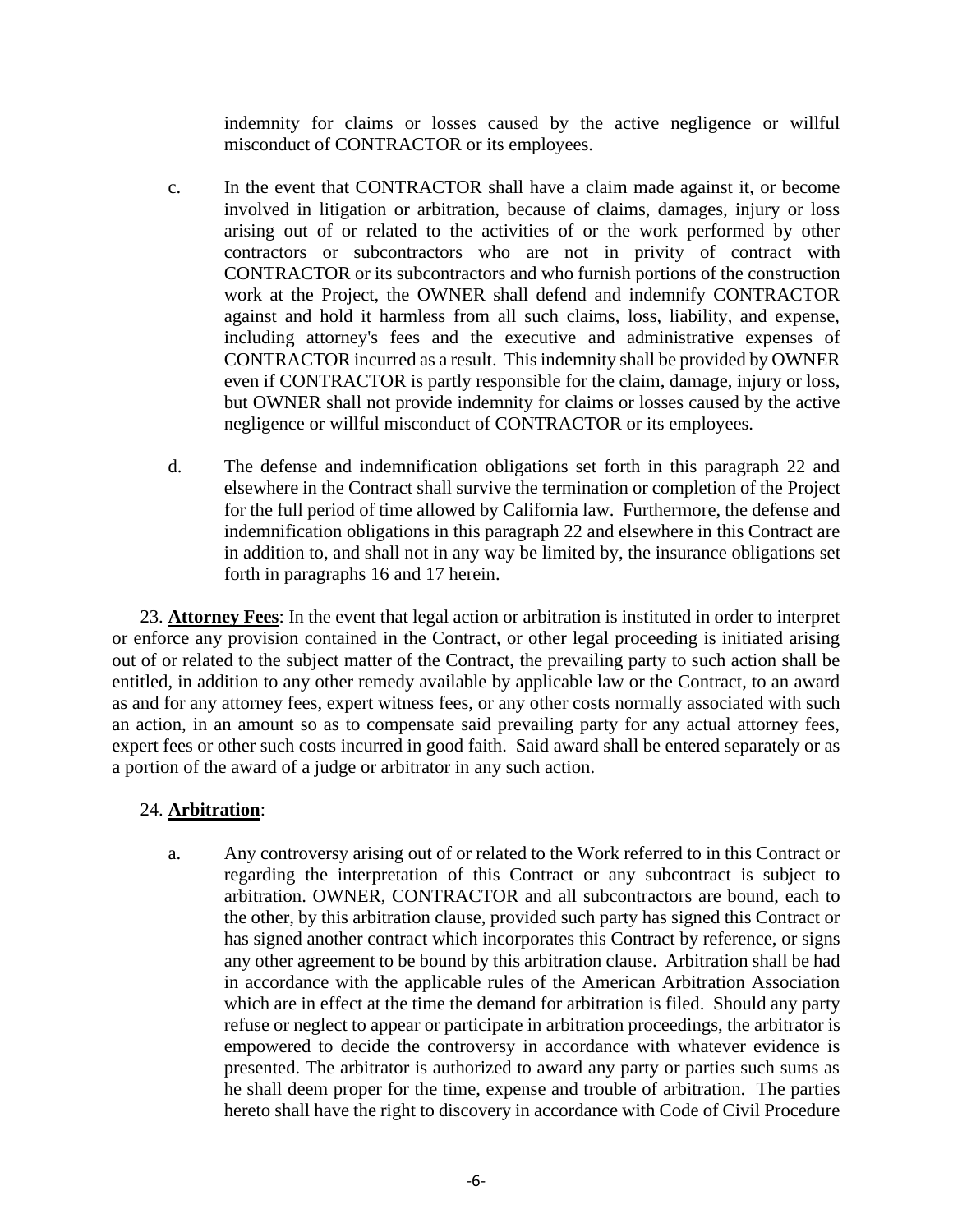section 1283.05. In addition to the grounds for vacation or correction of an arbitration award set forth in Code of Civil Procedure sections 1285 et seq., a court of competent jurisdiction shall vacate the award if the court determines that an error of law appears on the face of the award.

b. **NOTICE: BY INITIALING IN THE SPACE BELOW YOU ARE AGREEING TO HAVE ANY DISPUTE ARISING OUT OF THE MATTERS INCLUDED IN THE 'ARBITRATION OF DISPUTES' PROVISION (PARAGRAPH 24a) DECIDED BY NEUTRAL ARBITRATION AS PROVIDED BY CALIFORNIA LAW AND YOU ARE GIVING UP ANY RIGHTS YOU MIGHT POSSESS TO HAVE THE DISPUTE LITIGATED IN A COURT OR JURY TRIAL. BY INITIALING IN THE SPACE BELOW YOU ARE GIVING UP YOUR JUDICIAL RIGHTS TO DISCOVERY AND APPEAL, UNLESS THOSE RIGHTS ARE SPECIFICALLY INCLUDED IN THE 'ARBITRATION OF DISPUTES' PROVISION. IF YOU REFUSE TO SUBMIT TO ARBITRATION AFTER AGREEING TO THIS PROVISION, YOU MAY BE COMPELLED TO ARBITRATE UNDER THE AUTHORITY OF THE BUSINESS AND PROFESSIONS CODE OR OTHER APPLICABLE LAWS. YOUR AGREEMENT TO THIS ARBITRATION PROVISION IS VOLUNTARY.**

**WE HAVE READ AND UNDERSTAND THE FOREGOING AND AGREE TO SUBMIT DISPUTES ARISING OUT OF THE MATTERS INCLUDED IN THE 'ARBITRATION OF DISPUTES' PROVISION TO NEUTRAL ARBITRATION.**

25. **Licensing:** Contractors are required by law to be licensed and regulated by the Contractors' State License Board, which has jurisdiction to investigate complaints against contractors if a complaint regarding a patent act, or omission is filed within four years of the date of the alleged violation. A complaint regarding a latent act or omission pertaining to structural defects must be filed within 10 years of the date of the alleged violation. Any questions concerning a contractor may be referred to the Registrar, Contractors' State License Board, P.O. Box 26000, Sacramento, California 95826.

26. **Notice of Completion**: OWNER agrees to sign and record a Notice of Completion within five (5) days after completion of the Work. If the Work passes final inspection by the public body but OWNER fails to record a Notice of Completion, OWNER hereby appoints CONTRACTOR as OWNER's agent to sign and record a Notice of Completion on behalf of OWNER. This agency is irrevocable and is an agency coupled with an interest.

27. **Invalidity and Waiver**: The partial or complete invalidity of any one or more provisions of the Contract shall not affect the validity or continuing force and effect of any other provision. The failure of either party hereto to insist, in any one or more instances, upon the performance of any of the terms, covenants or conditions of the Contract, or to exercise any right herein, shall not be construed as a waiver or relinquishment of such term, covenant, condition or right as respects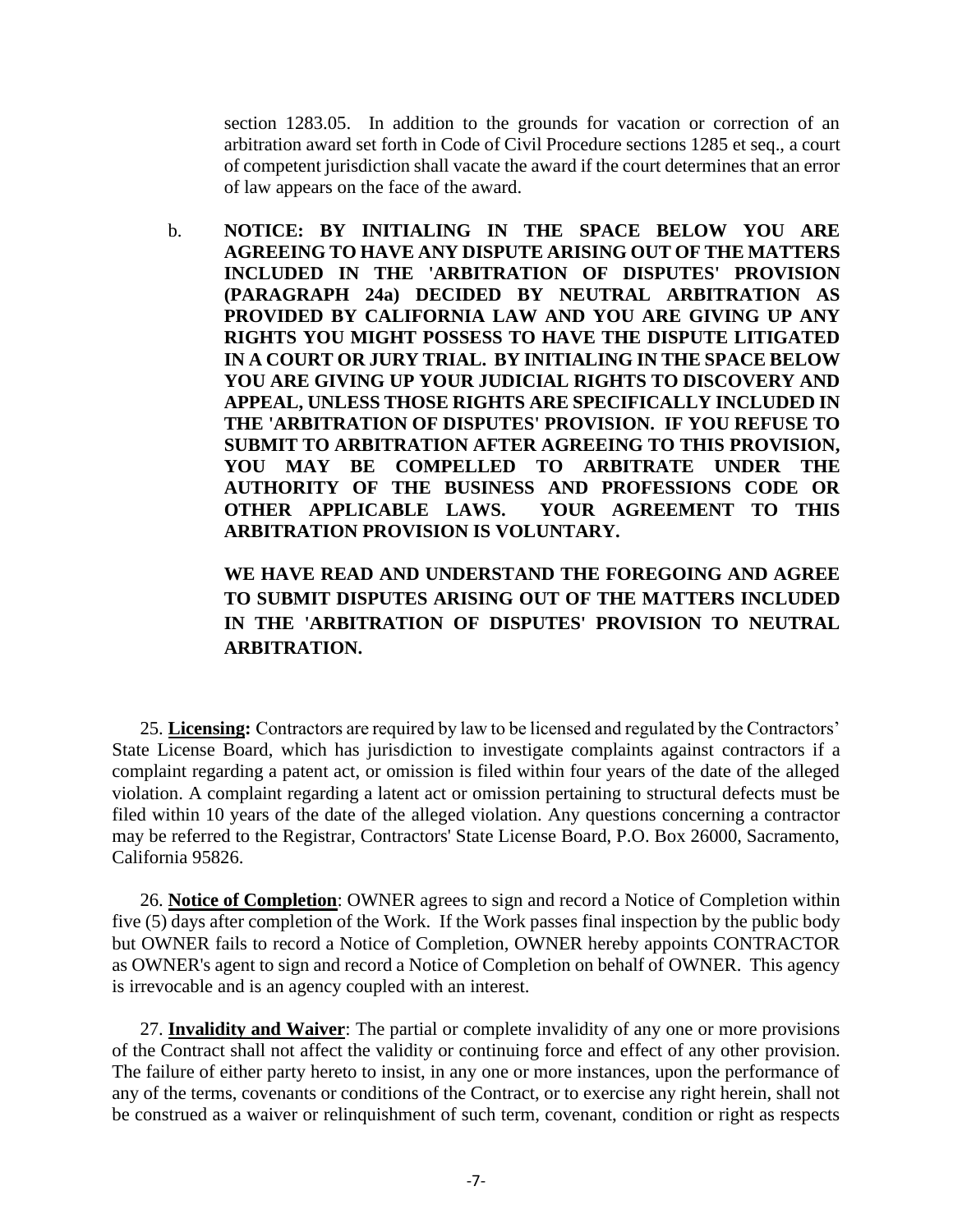further performance.

28. **Entire Agreement**: The Contract is solely for the benefit of the signatories hereto and represents the entire and integrated Contract between the parties hereto and supersedes all prior negotiations, representations, or contracts, either written or oral.

29. **Notice**: Any notice required or permitted under the Contract may be given by ordinary mail at the address contained in this Contract; but such address may be changed by written notice given by one party to the other from time to time. After a notice is deposited in the mail, postage prepaid, it shall be deemed received in the ordinary course of the mails.

The Contract is entered into as of the date first written above.

By approving the estimate, OWNER acknowledges that he or she has read all the documents referenced in or attached to this Contract.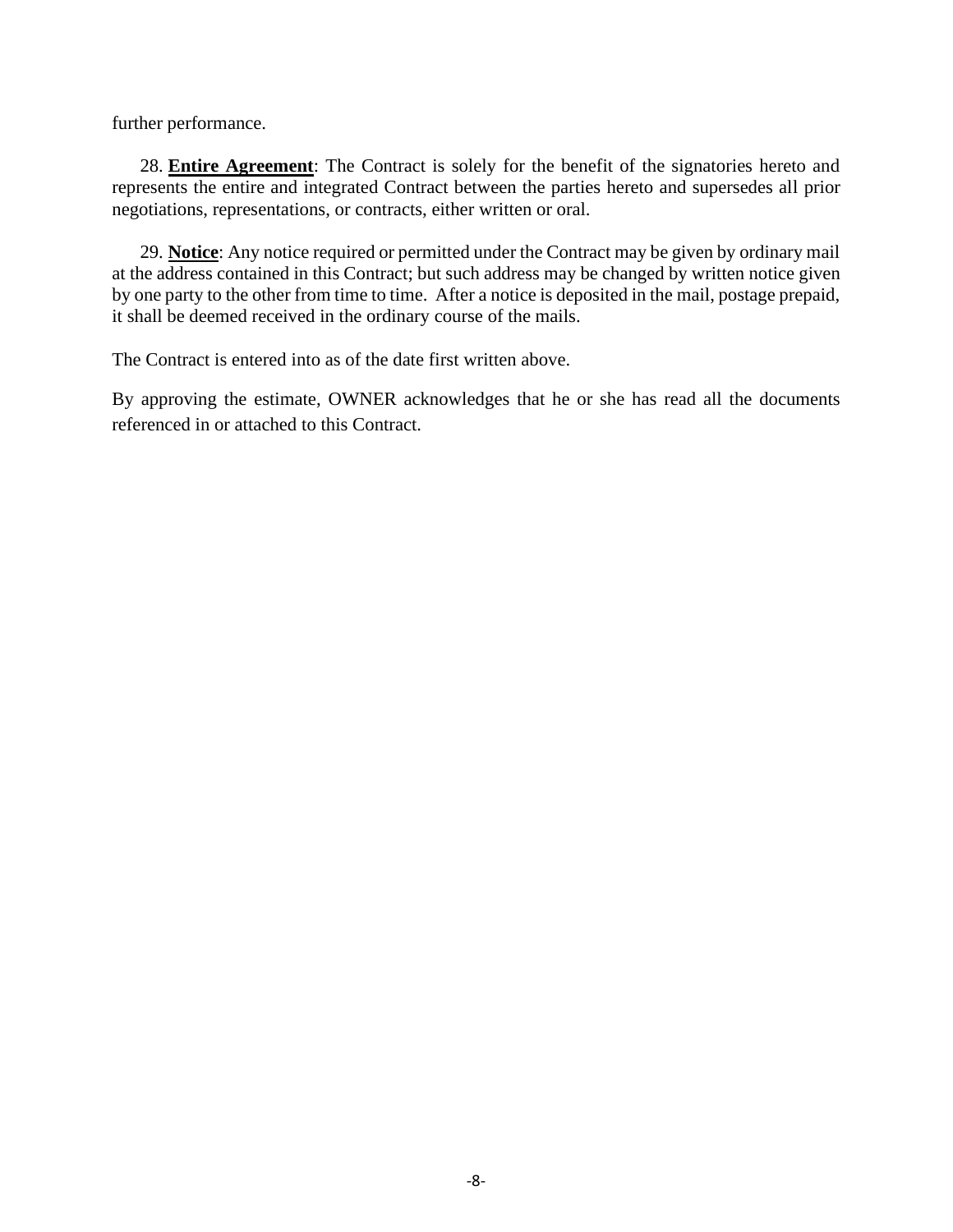#### **MECHANIC'S LIEN WARNING**

**Anyone who helps improve your property, but who is not paid, may record what is called a mechanic's lien on your property. A mechanic's lien is a claim, like a mortgage or home equity loan, made against your property and recorded with the county recorder.**

**Even if you pay your contractor in full, unpaid subcontractors, suppliers, and laborers who helped to improve your property may record mechanics' liens and sue you in court to foreclose the lien. If a court finds the lien is valid, you could be forced to pay twice or have a court officer sell your home to pay the lien. Liens can also affect your credit.** 

**To preserve their right to record a lien, each subcontractor and material supplier must provide you with a document called a "Preliminary Notice." This notice is not a lien. The purpose of the notice is to let you know that the person who sends you the notice has the right to record a lien on your property if he or she is not paid.**

**BE CAREFUL. The Preliminary Notice can be sent up to 20 days after the subcontractor starts work or the supplier provides material. This can be a big problem if you pay your contractor before you have received the Preliminary Notice.**

**You will not get Preliminary Notices from your prime contractor or from laborers who work on your project. The law assumes that you already know they are improving your property. PROTECT YOURSELF FROM LIENS. You can protect yourself from liens by getting a list from your contractor of all the subcontractors and material suppliers that work on your project. Find out from your contractor when these subcontractors started work and when these suppliers delivered goods or materials. Then wait 20 days, paying attention to the Preliminary Notices you receive.**

**PAY WITH JOINT CHECKS. One way to protect yourself is to pay with a joint check. When your contractor tells you it is time to pay for the work of a subcontractor or supplier who has provided you with a Preliminary Notice, write a joint check payable to both the contractor and the subcontractor or material supplier.**

**For other ways to prevent liens, visit CSLB's Internet Web site at** *[www.cslb.ca.gov](http://www.cslb.ca.gov/)* **or call CSLB at 800-321-CSLB (2752).**

**REMEMBER, IF YOU DO NOTHING, YOU RISK HAVING A LIEN PLACED ON YOUR HOME. This can mean that you may have to pay twice, or face the forced sale of your home to pay what you owe.**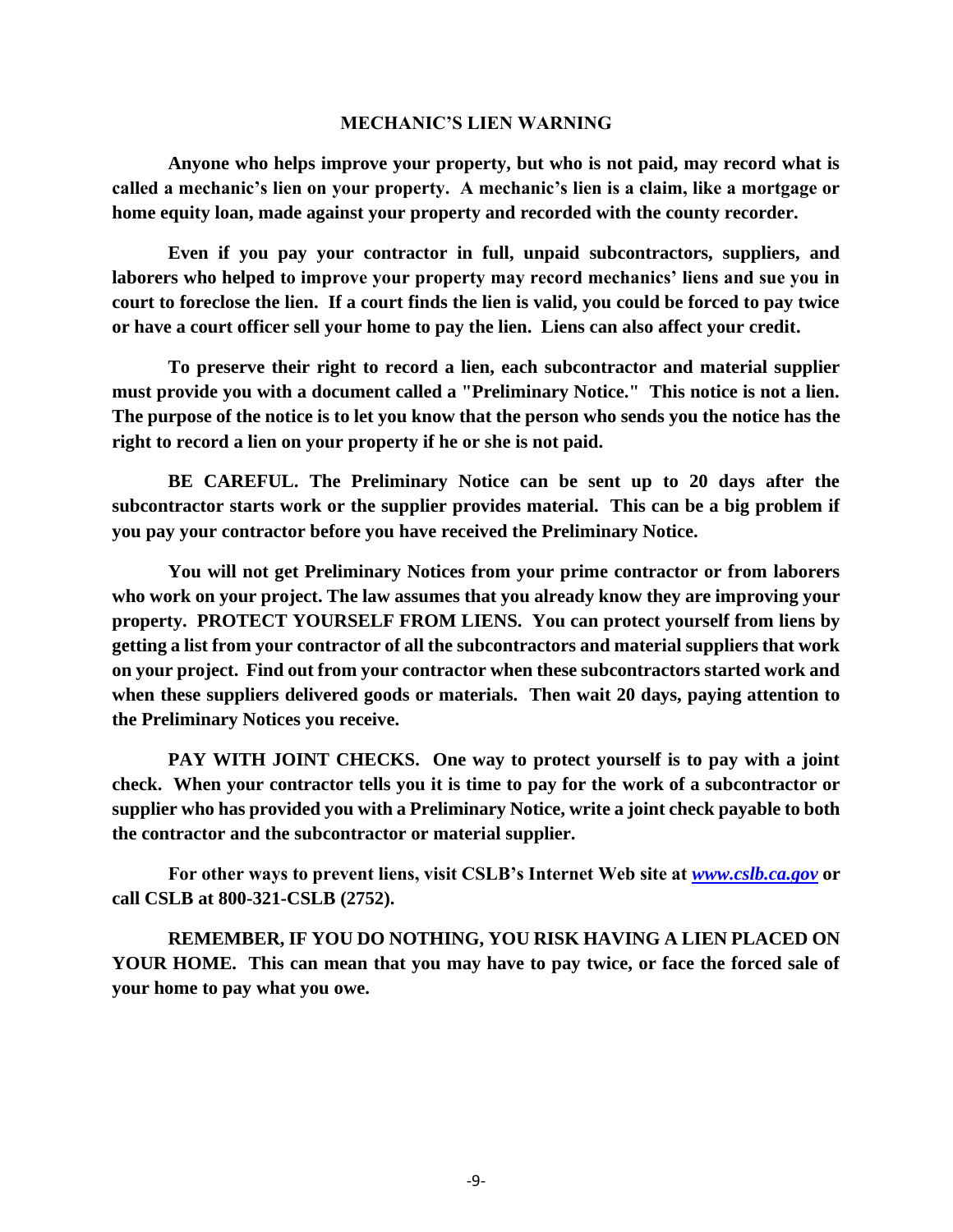# **EXHIBIT "A"**

## **(Contract Documents)**

- 1. See attached estimate for details.
- 2.